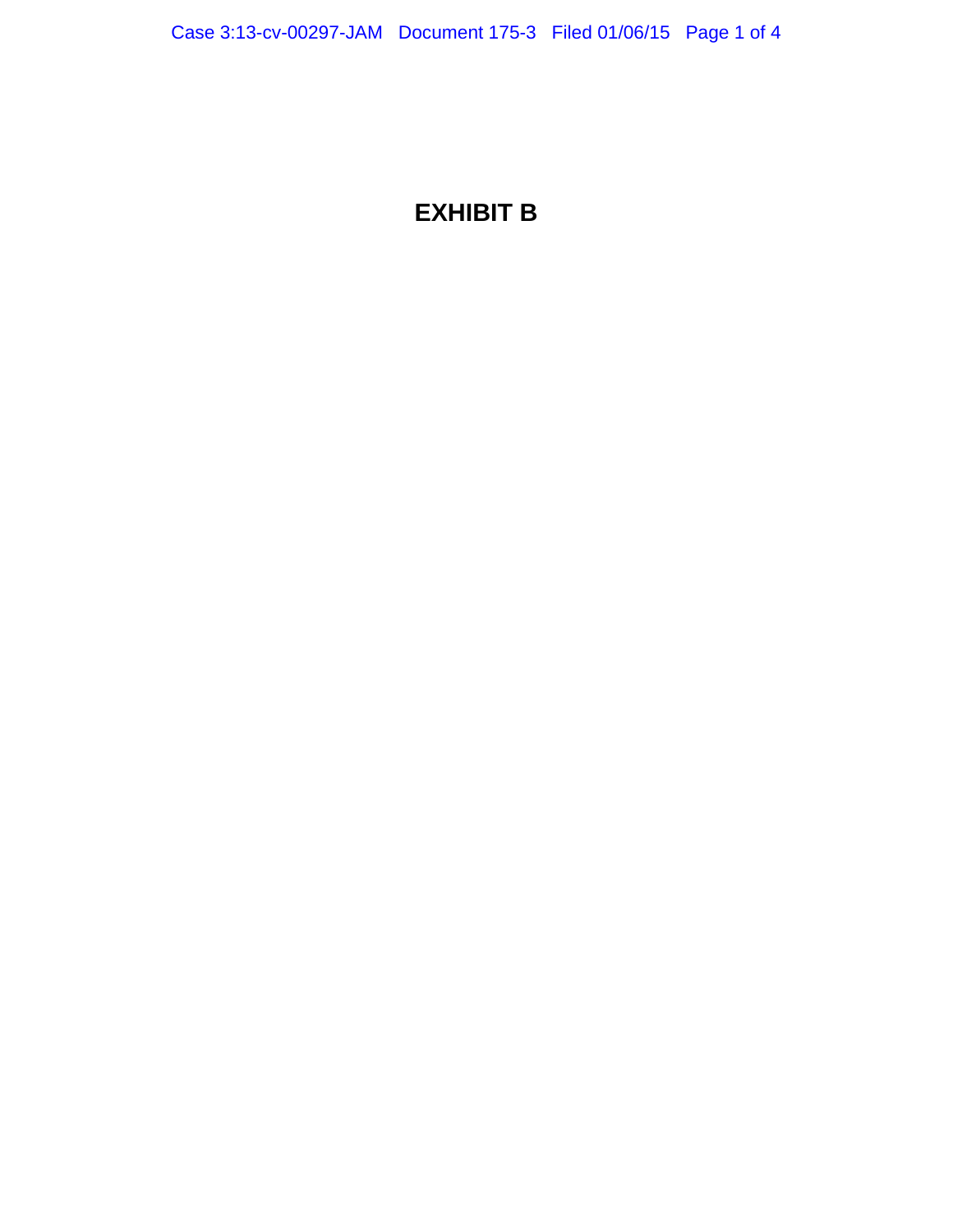Case 3:13-cv-00297-JAM Document 175-3 Filed 01/06/15 Page 2 of 4

AO 88A (Rev. 12/13) Subpoena to Testify at a Deposition in a Civil Action

# UNITED STATES DISTRICT COURT

for the

) )

District of Connecticut

Bruce Kirby, Inc. and Bruce Kirby )

*Plaintiff* 

v. Civil Action No. 3:13-cv-00297-JAM

LaserPerformance (Europe) LTD, et al.

*Defendant* 

### ) )

SUBPOENA TO TESTIFY AT A DEPOSITION IN A CIVIL ACTION

)

To:

Margo Kirby, 213 Rowayton Avenue, Norwalk, CT

*(Name of person to whom this subpoena is directed)* 

 $\vec{\mathbf{y}}$  Testimony: YOU ARE COMMANDED to appear at the time, date, and place set forth below to testify at a deposition to be taken in this civil action. If you are an organization, you must designate one or more officers, directors, or managing agents, or designate other persons who consent to testify on your behalf about the following matters, or those set forth in an attachment:

| Place:<br>t. Pepe & Monteith, P.C.<br>Neubert.      | $\Delta$ Date and $\Gamma$<br>`ime: |
|-----------------------------------------------------|-------------------------------------|
| 2150 Post Road, Suite 201<br>06824<br>Fairfield, CT | l2/19/2014 10:00<br>am              |

The deposition will be recorded by this method: stenographic and/or videographic means

0 *Production:* You, or your representatives, must also bring with you to the deposition the following documents, electronically stored information, or objects, and must permit inspection, copying, testing, or sampling of the material:

The following provisions of Fed. R. Civ. P. 45 are attached  $-$  Rule 45(c), relating to the place of compliance; Rule  $45(d)$ , relating to your protection as a person subject to a subpoena; and Rule  $45(e)$  and  $(g)$ , relating to your duty to respond to this subpoena and the potential consequences of not doing so.

| Date: | 12/17/2014 | <i>CLERK OF COURT</i>              | ЭR                   |
|-------|------------|------------------------------------|----------------------|
|       |            | Signature of Clerk or Deputy Clerk | Attorney's signature |

The name, address, e-mail address, and telephone number of the attorney representing *(name of party)* Defendants LaserPerformance (Europe) Ltd., Quarter Moon, Inc. , who issues or requests this subpoena, are:

Simon I. Allentuch, Neubert, Pepe & Monteith, P.C., 195 Church Street, 13th Floor, New Haven, CT 06510 Tel: (203)821-2000/Fax: (203)821-2009; email SAllentuch@npmlaw.com

## Notice to the person who issues or requests this subpoena

If this subpoena commands the production of documents, electronically stored information, or tangible things, a notice and a copy of the subpoena must be served on each party in this case before it is served on the person to whom it is directed. Fed. R. Civ. P.  $45(a)(4)$ .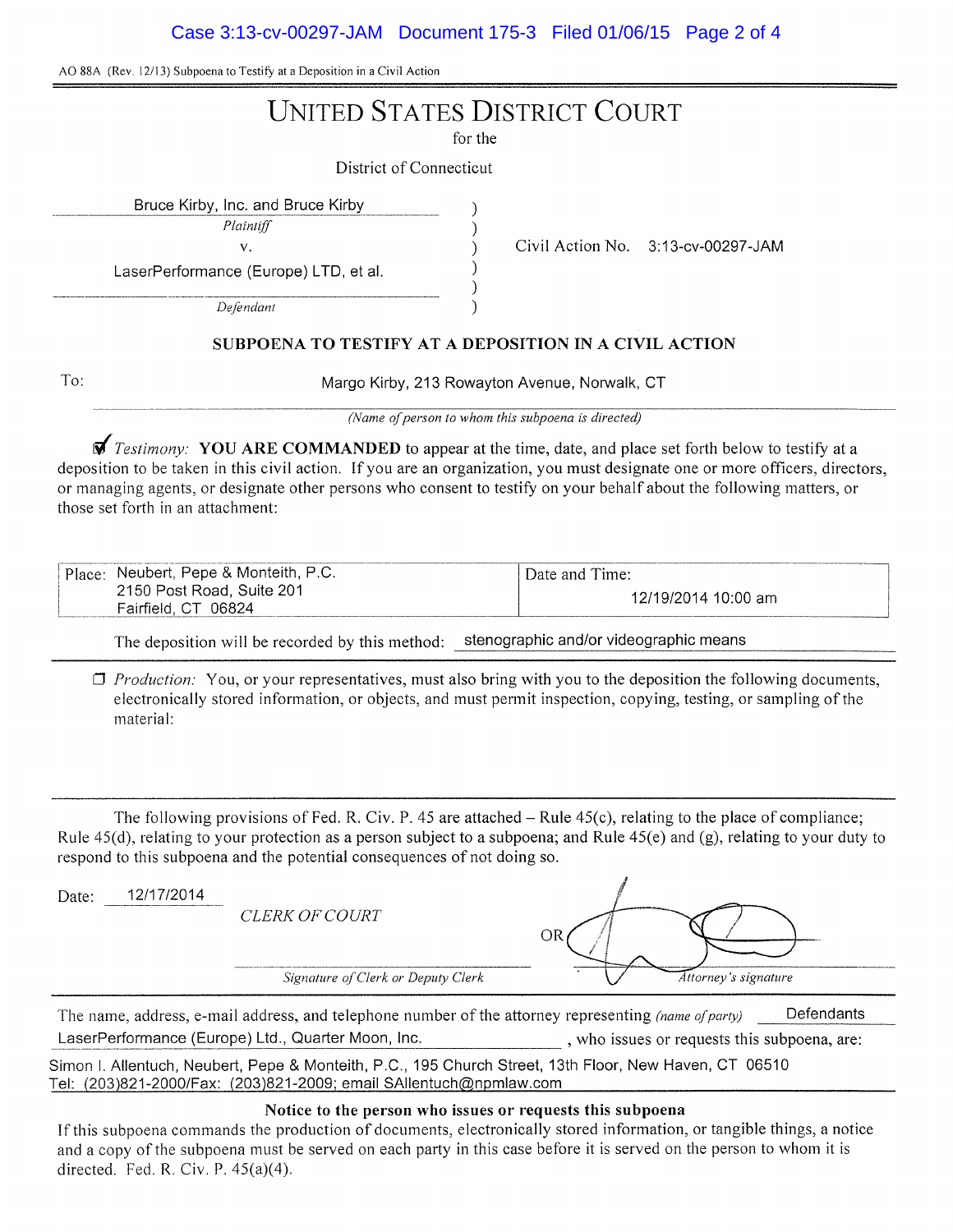| Case 3:13-cv-00297-JAM Document 175-3 Filed 01/06/15 Page 3 of 4 |  |  |
|------------------------------------------------------------------|--|--|
|                                                                  |  |  |

AO SSA (Rev. 12/13) Subpoena to Testify at a Deposition in a Civil Action (Page 2)

Civil Action No. 3:13-cv-00297-JAM

# **PROOF OF SERVICE**

*(This section should not he.filed with the court unless required by Fed. R. Civ. P. 45.)* 

|                |                                                                                                                                                                                                                             | I received this subpoena for (name of individual and title, if any) |                                                         |      |  |  |  |
|----------------|-----------------------------------------------------------------------------------------------------------------------------------------------------------------------------------------------------------------------------|---------------------------------------------------------------------|---------------------------------------------------------|------|--|--|--|
| on (date)      |                                                                                                                                                                                                                             |                                                                     |                                                         |      |  |  |  |
|                | $\Box$ I served the subpoena by delivering a copy to the named individual as follows:                                                                                                                                       |                                                                     |                                                         |      |  |  |  |
|                |                                                                                                                                                                                                                             |                                                                     | on $(data)$<br>$\frac{1}{2}$ or                         |      |  |  |  |
|                | $\Box$ I returned the subpoena unexecuted because:                                                                                                                                                                          |                                                                     |                                                         |      |  |  |  |
|                | Unless the subpoena was issued on behalf of the United States, or one of its officers or agents, I have also<br>tendered to the witness the fees for one day's attendance, and the mileage allowed by law, in the amount of |                                                                     |                                                         |      |  |  |  |
|                | $\mathcal{L}$                                                                                                                                                                                                               |                                                                     |                                                         |      |  |  |  |
| My fees are \$ |                                                                                                                                                                                                                             |                                                                     | for travel and $\$\$ for services, for a total of $\$\$ | 0.00 |  |  |  |
|                | I declare under penalty of perjury that this information is true.                                                                                                                                                           |                                                                     |                                                         |      |  |  |  |
| Date:          |                                                                                                                                                                                                                             |                                                                     |                                                         |      |  |  |  |
|                |                                                                                                                                                                                                                             |                                                                     | Server's signature                                      |      |  |  |  |
|                |                                                                                                                                                                                                                             |                                                                     | Printed name and title                                  |      |  |  |  |
|                |                                                                                                                                                                                                                             |                                                                     |                                                         |      |  |  |  |
|                |                                                                                                                                                                                                                             |                                                                     |                                                         |      |  |  |  |

*Server's address* 

Additional information regarding attempted service, etc.: